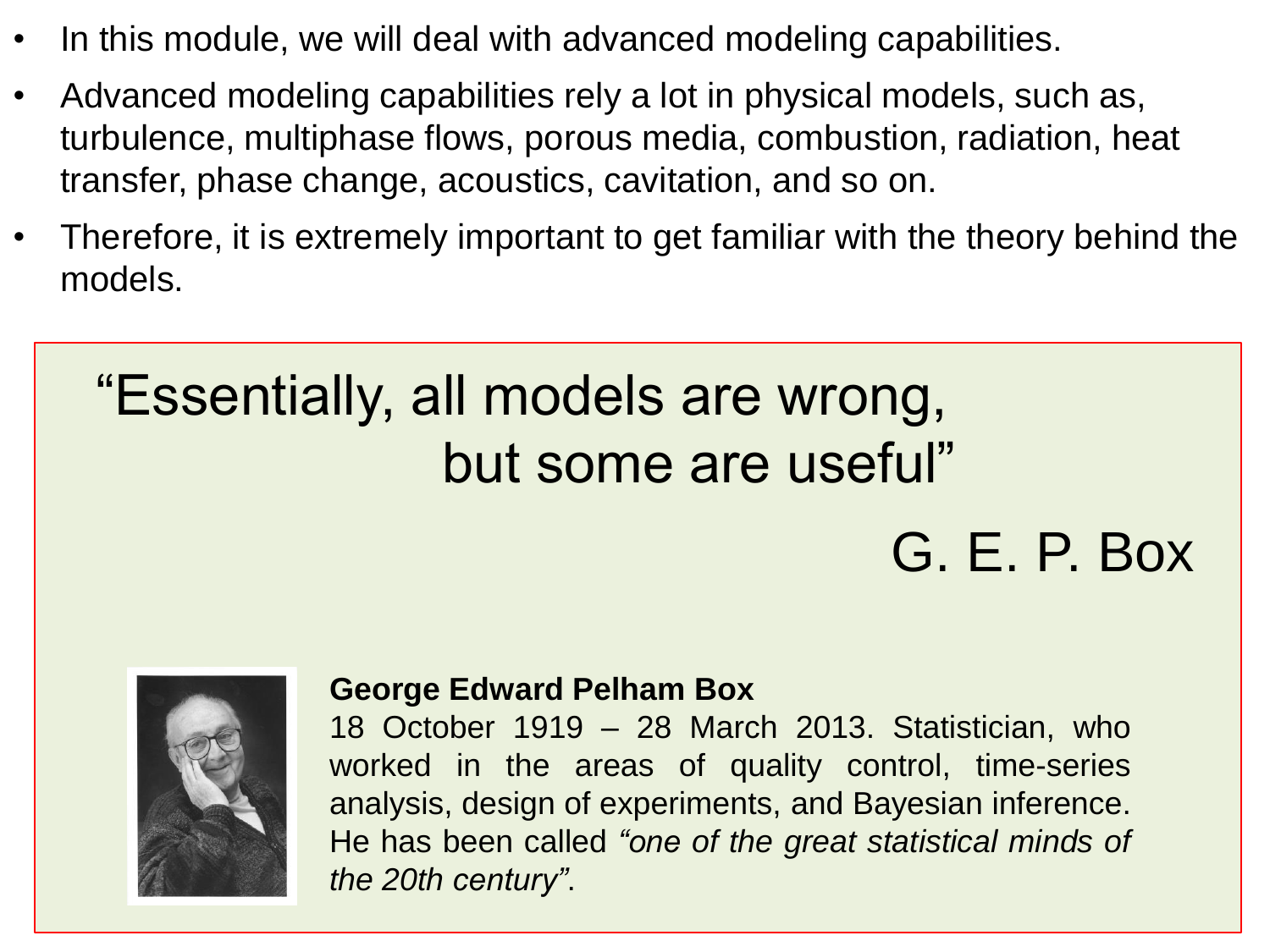#### **What are compressible flows?**

- In few words, compressible flows are flows where the density change.
- The changes in density can be due to velocity, pressure, or temperature variations.
- Compressible flows can happen at low speed (subsonic) or high speed (transonic, supersonic, hypersonic and so on).
- Buoyancy-driven flows are also considered compressible flows. After all, the buoyancy is due to temperature gradients.
- In compressible flows, the viscosity also change with temperature.
- In compressible flows, the thermodynamical variables are related via an equation of state (e.g., ideal gas law).
- In principle, all flows are compressible.
- Usually compressibility effects start to become significant when the Mach number is higher than 0.3.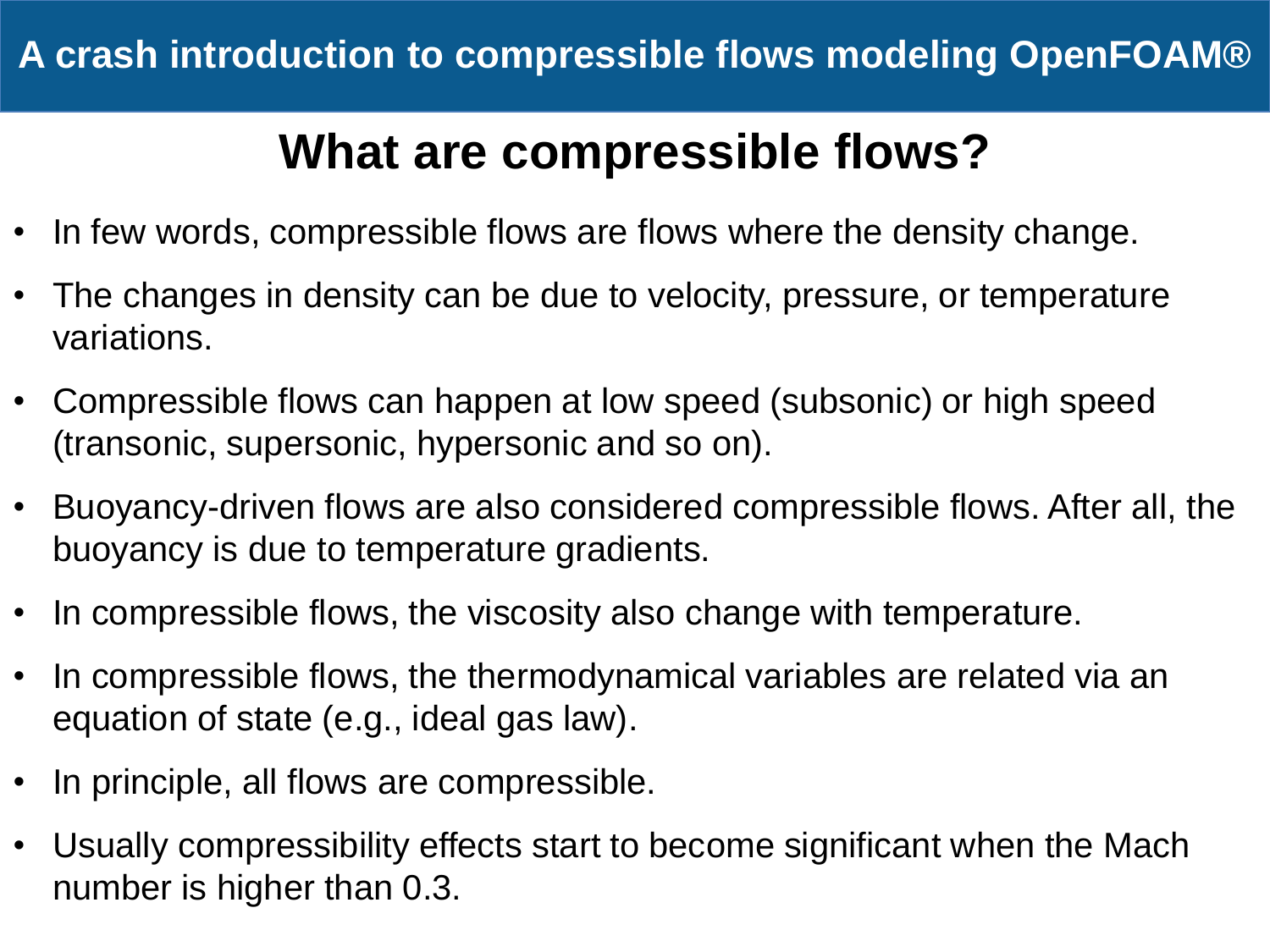# **A few compressible flows applications**

- The following applications fall within the compressible flows classification:
	- External and internal aerodynamics (high speed).
	- Heat transfer and conjugate heat transfer
	- Fire dynamics.
	- Buoyancy driven flows
	- Heating, ventilation, and air conditioning (HVAC).
	- Thermal comfort.
	- Turbomachinery.
	- Combustion.
	- Chemical reactions.
	- Condensation, evaporation, and melting.
	- And many more.
- As you can see, the range of applicability is very wide.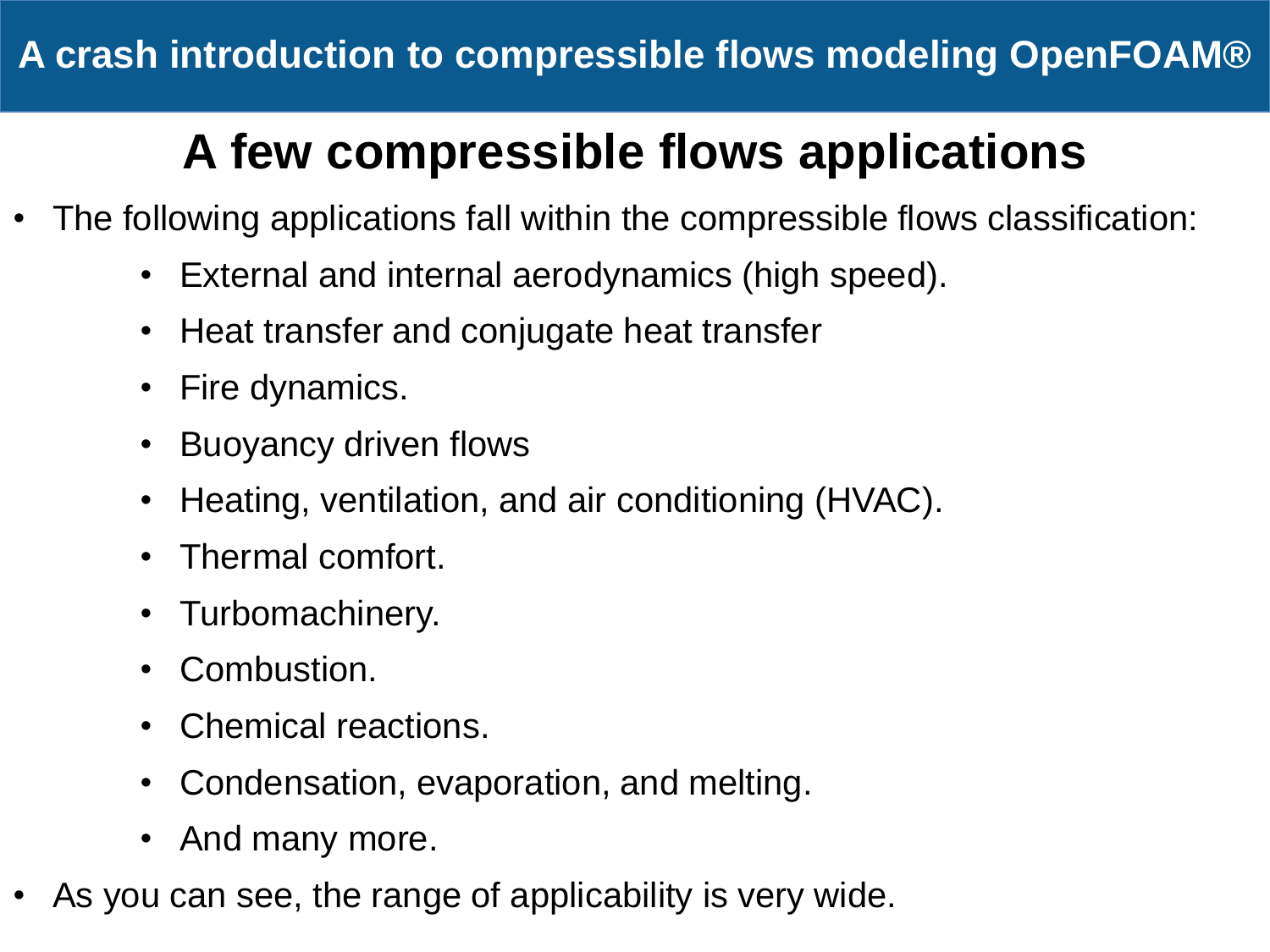#### **A crash introduction to compressible flows modeling OpenFOAM®**



**Large Natural Convection Plume, as effect of combustion of excess non-useable gases behind oilfield.**

https://en.wikipedia.org/wiki/Plume\_(fluid\_dynamics)#/media/File:Naturalc onvectionplume.JPG



**Rayleigh–Bénard convection cells** https://en.wikipedia.org/wiki/File:B%C3%A9nard\_cells\_convection.ogv



**Iron melting** https://commons.wikimedia.org/wiki/File:Iron\_-melting.JPG



**Airplane thermal image** http://www.blackroc.com/wp-content/uploads/2016/03/thermal-image.jpg

Copyright on the images is held by the contributors. Apart from Fair Use, permission must be sought for any other purpose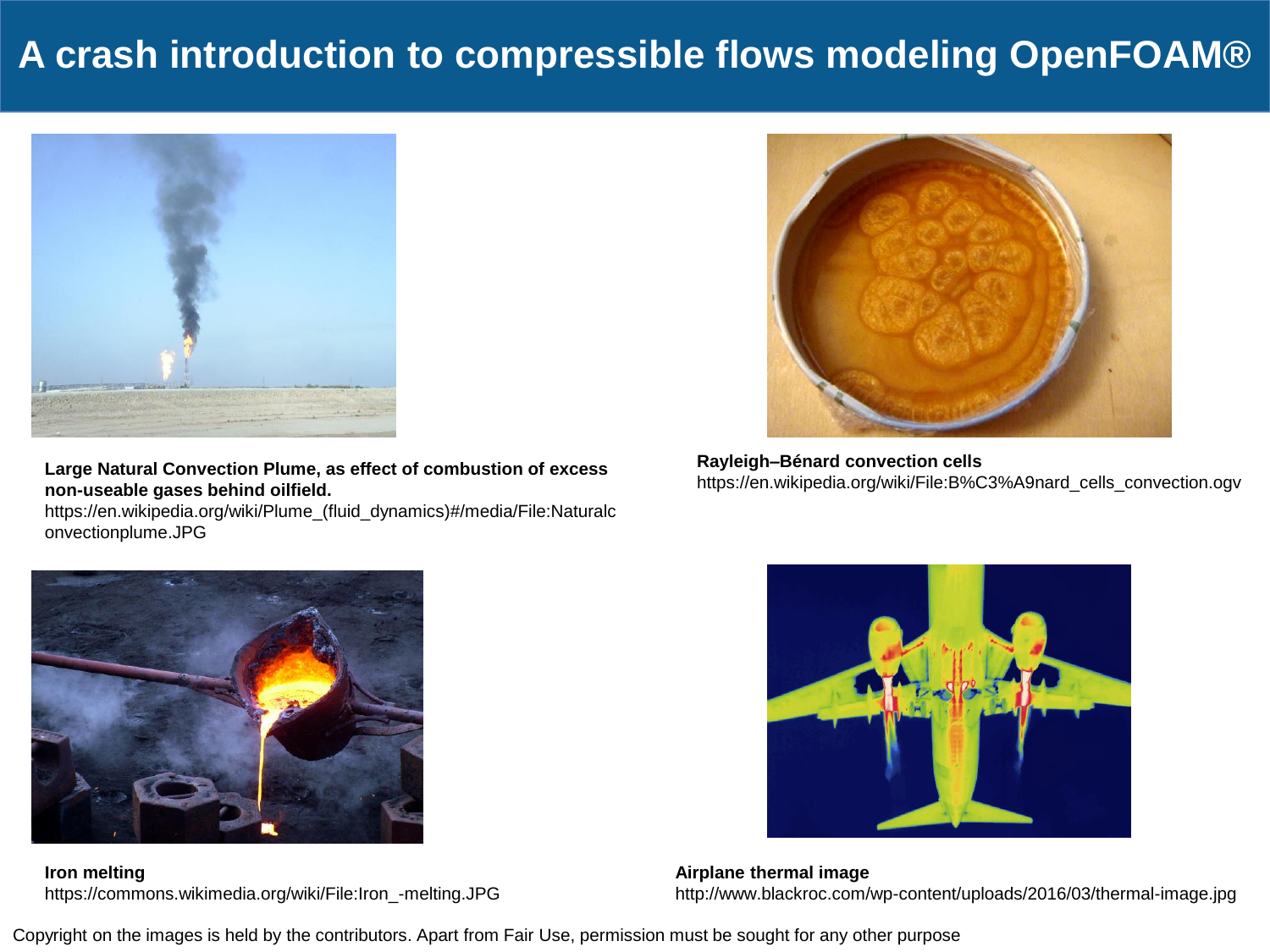#### **A crash introduction to compressible flows modeling OpenFOAM®**



Copyright on the images is held by the contributors. Apart from Fair Use, permission must be sought for any other purpose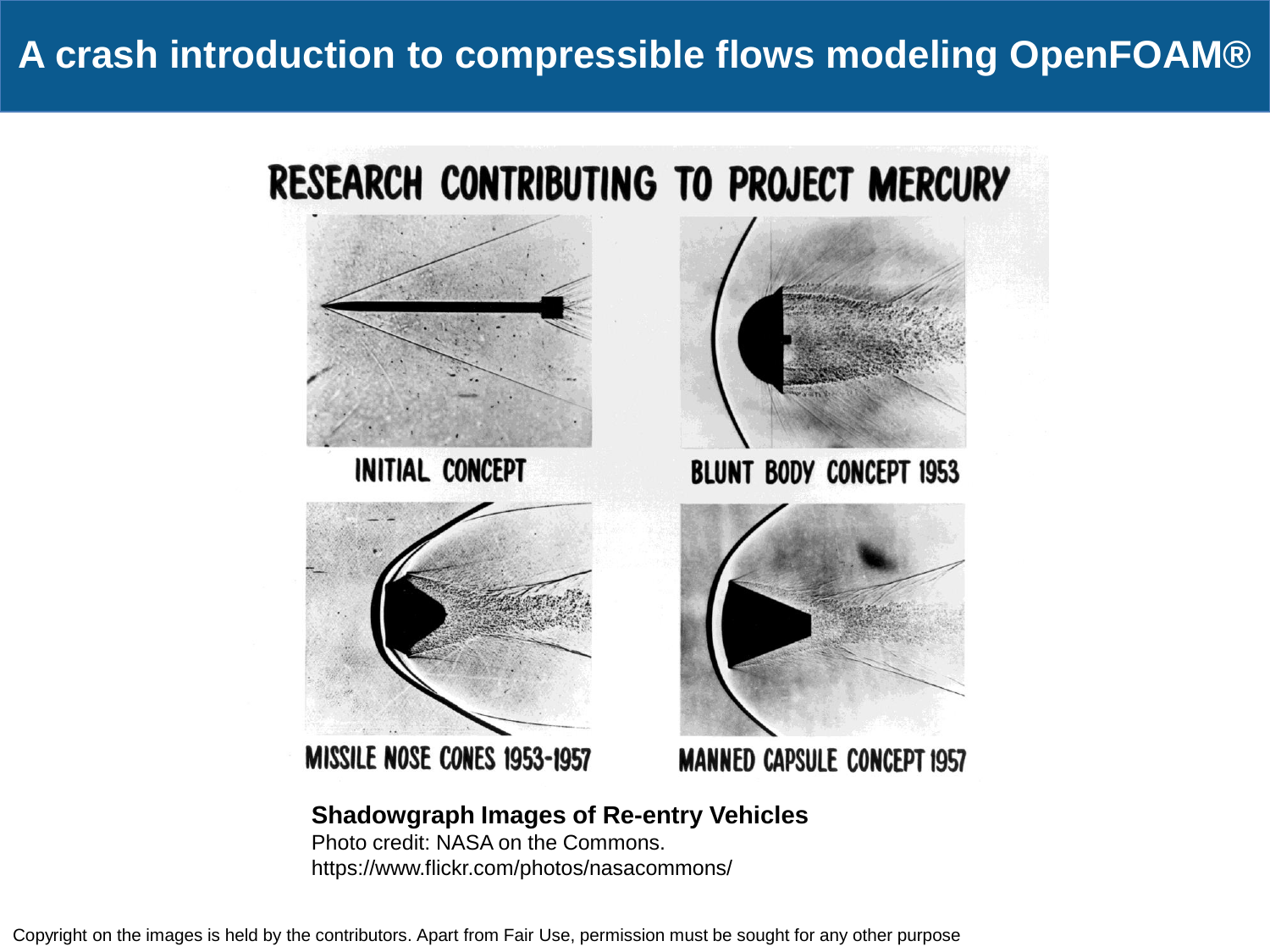**A crash introduction to compressible flows modeling OpenFOAM®**

#### **Compressible flows – Starting equations**

$$
\mathbf{E} \begin{cases} \n\frac{\partial \rho}{\partial t} + \nabla \cdot (\rho \mathbf{u}) = 0, \\
\frac{\partial (\rho \mathbf{u})}{\partial t} + \nabla \cdot (\rho \mathbf{u} \mathbf{u}) = -\nabla p + \nabla \cdot \tau, \\
\frac{\partial (\rho e_t)}{\partial t} + \nabla \cdot (\rho e_t \mathbf{u}) = \nabla \cdot q - \nabla \cdot (p \mathbf{u}) + \tau \cdot \nabla \mathbf{u},\n\end{cases}
$$

**NS** 

 $\Gamma$ 

Additional closure equations for: turbulence models, multiphase models, combustion, particles, source terms, equation of state, and so on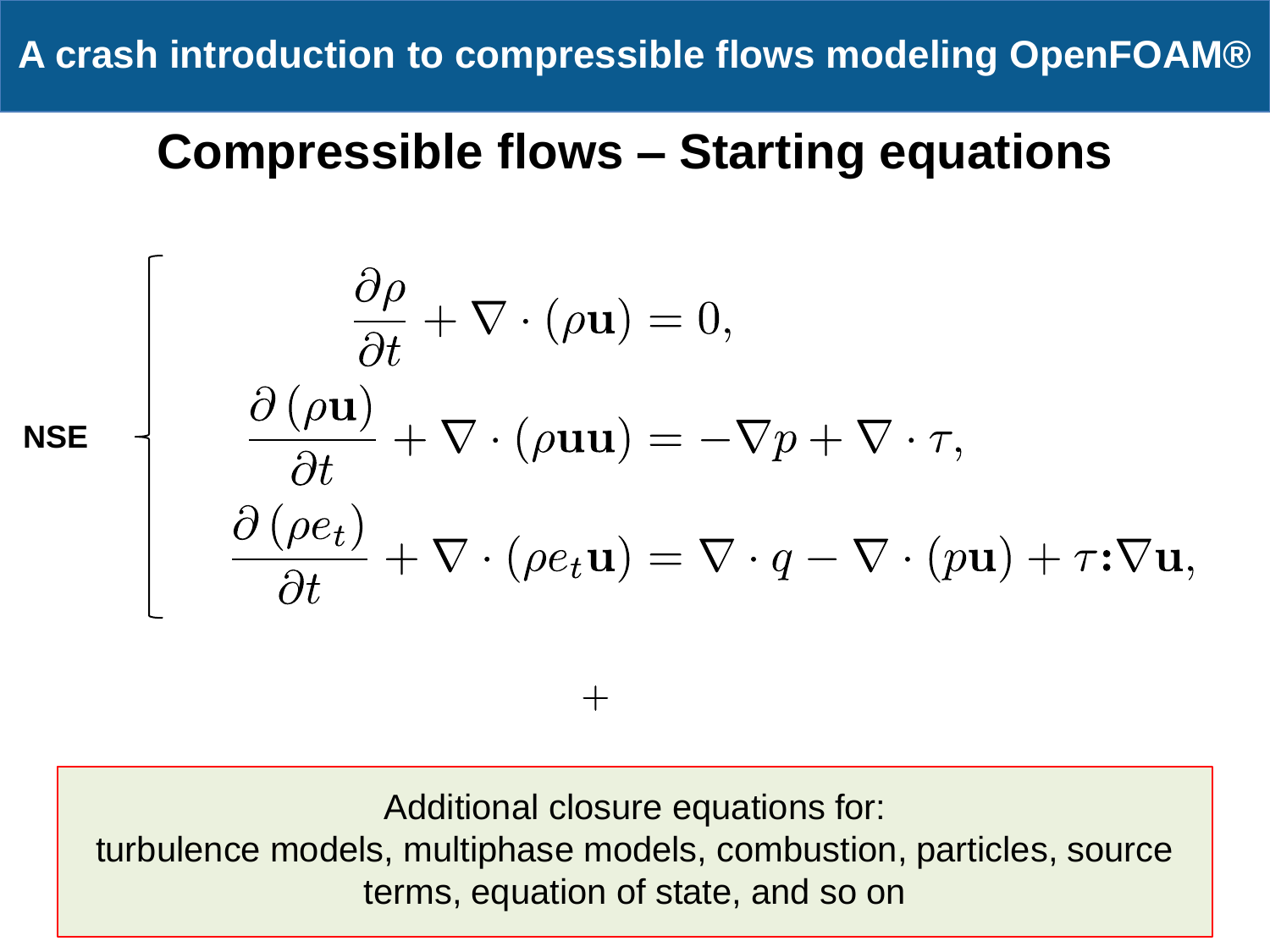#### **Compressible flows – Boundary layer** Г



Thermal boundary layer vs. Viscous boundary layer Forced convection



Thermal boundary layer in function of Prandtl number (Pr)

#### Momentum and thermal boundary layer

- Just as there is a viscous boundary layer in the velocity distribution (or momentum), there is also a thermal boundary layer.
- Thermal boundary layer thickness is different from the thickness of the viscous sublayer (momentum), and is fluid dependent.
- The thickness of the thermal sublayer for a high Prandtl number fluid (e.g. water) is much less than the momentum sublayer thickness.
- For fluids of low Prandtl numbers (*e.g.*, air), it is much larger than the momentum sublayer thickness.
- For Prandtl number equal 1, the thermal boundary layer is equal to the momentum boundary layer.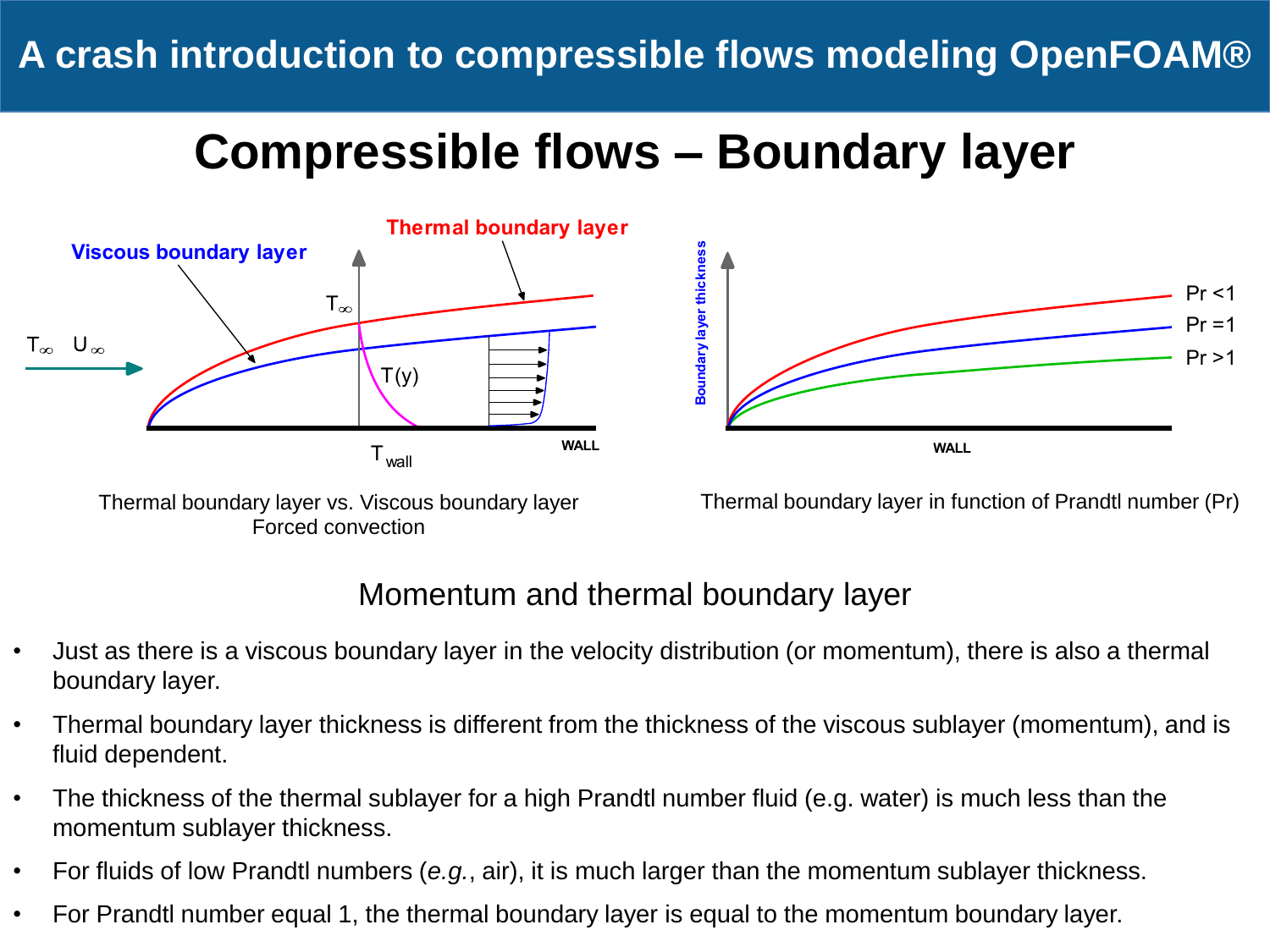#### **Compressible flows – Boundary layer**





Horizontal heated plate immersed in a quiescent fluid. Natural convection

Vertical heated plate immersed in a quiescent fluid. Natural convection.

#### Natural convection in a heated plate

- As the fluid is warmed by the plate, its density decreases and a buoyant force arises which induces flow motion in the vertical or horizontal direction.
- The force is proportional to  $(\rho \rho_{\infty}) \times g$  , therefore gravity must be considered.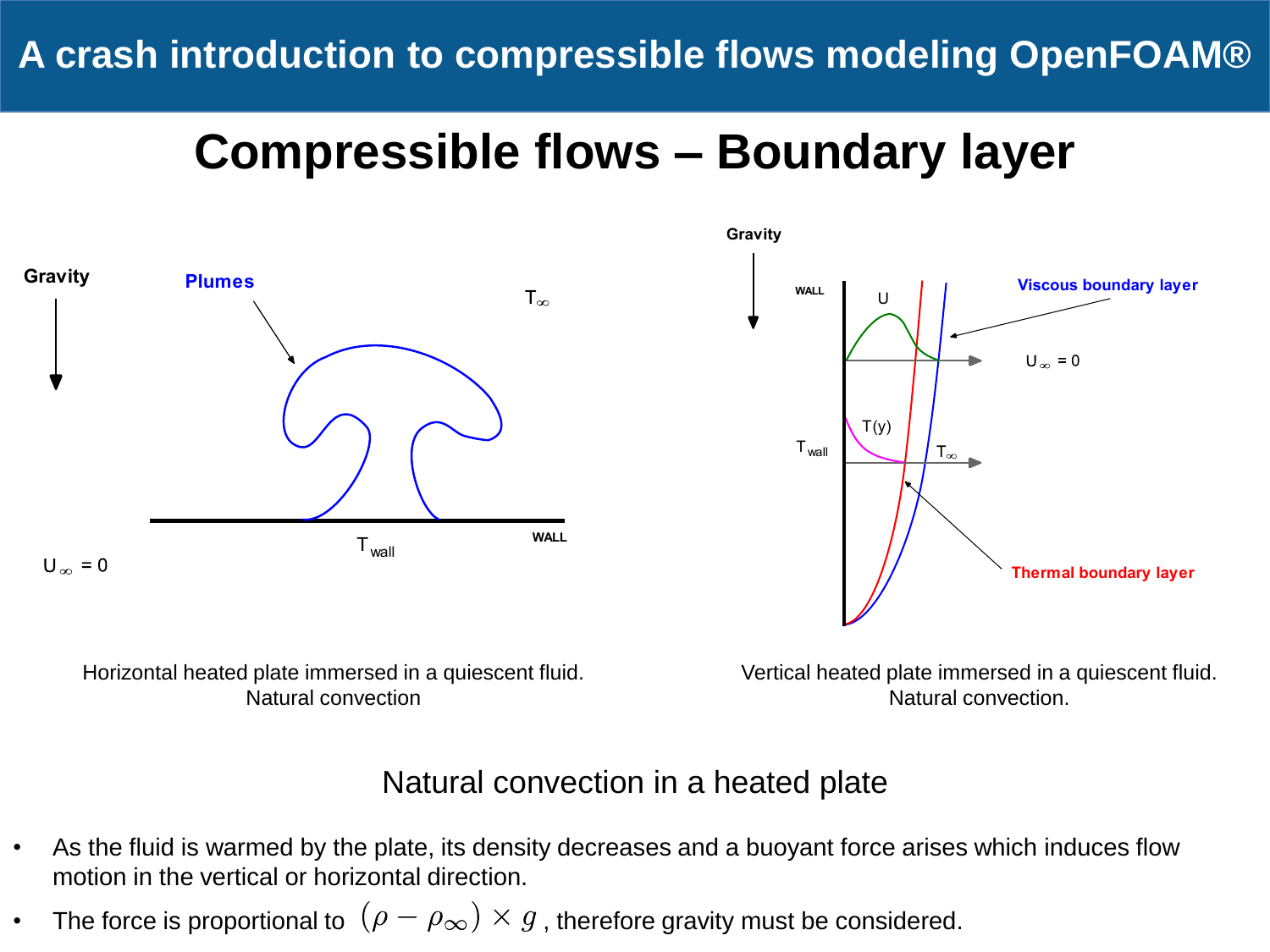- Dealing with compressible flows in OpenFOAM**®** is not so different from what we have done so far.
- The new steps are:
	- Define the thermophysical variables.
	- Define the boundary conditions and initial conditions for temperature.
	- If you are dealing with turbulence, you will need to define the boundary conditions and initial conditions for the turbulent thermal diffusivity.
	- Define discretization schemes and linear solvers for the new variables and equations.
- Remember to choose the near-wall treatment.
- FYI, we have found that it is tricky to achieve convergence using a low-RE approach with compressible flows (high speed) and steady solvers.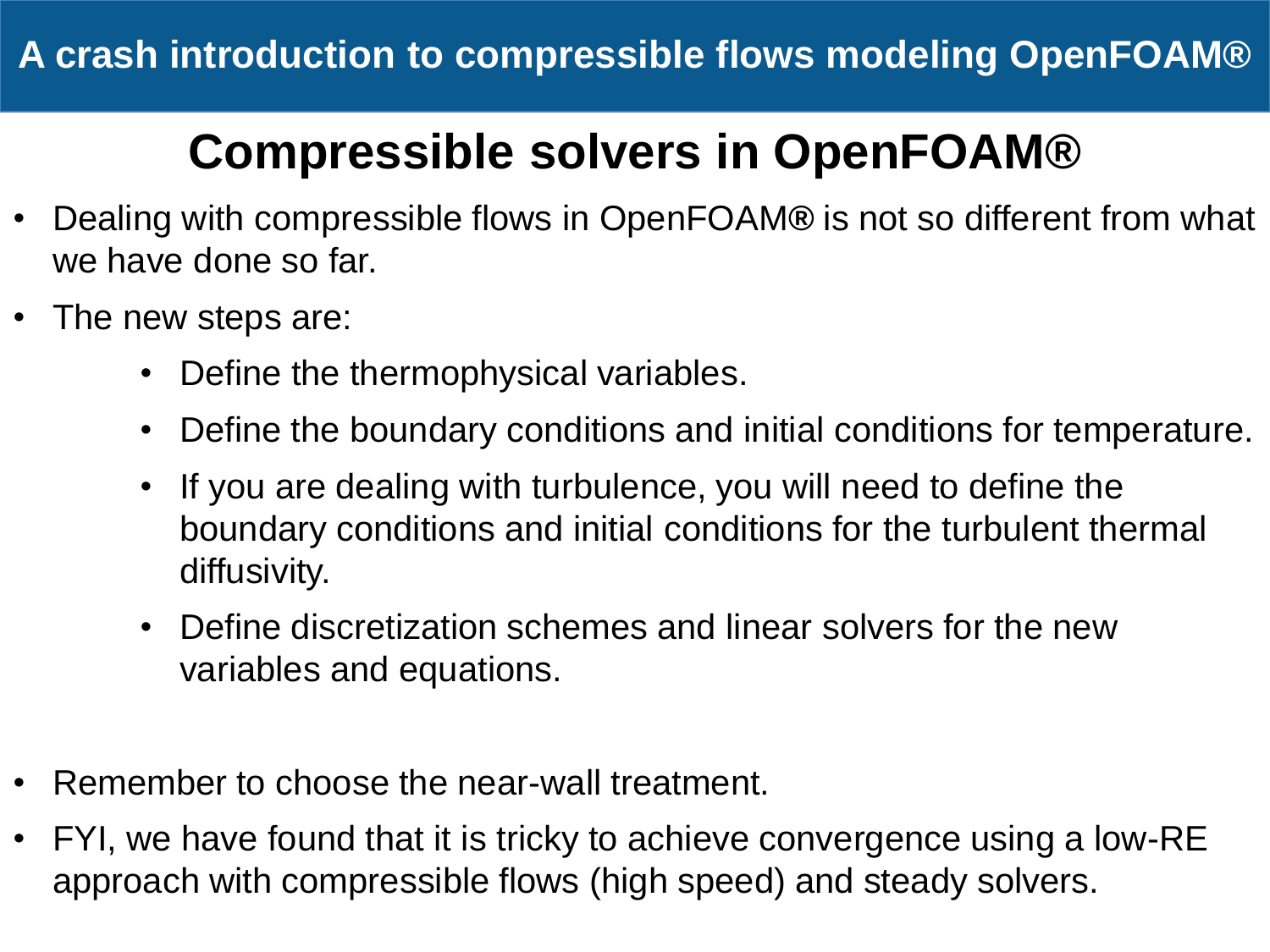- Additionally, the numerics of compressible solvers is a little bit more delicate.
	- Temperature is a bounded quantity, so we need to use accurate and stable methods (preferably TVD).
	- If you are in the presence of shock waves, you need to use TVD methods and gradient limiters.
	- The solvers are very sensitive to overshoots and undershoots in the gradients, so you need to use very aggressive limiters.
	- If you are dealing with chemicals reactions or combustion, you need to use accurate and stable methods (preferably TVD).
	- TVD methods requires good meshes and CFL number below 1 for good accuracy and stability.
	- Using steady solvers requires tuning of the under-relaxation factors. Usually, the default values do not work well.
	- The use local time stepping to reach steady state can improve the convergence rate.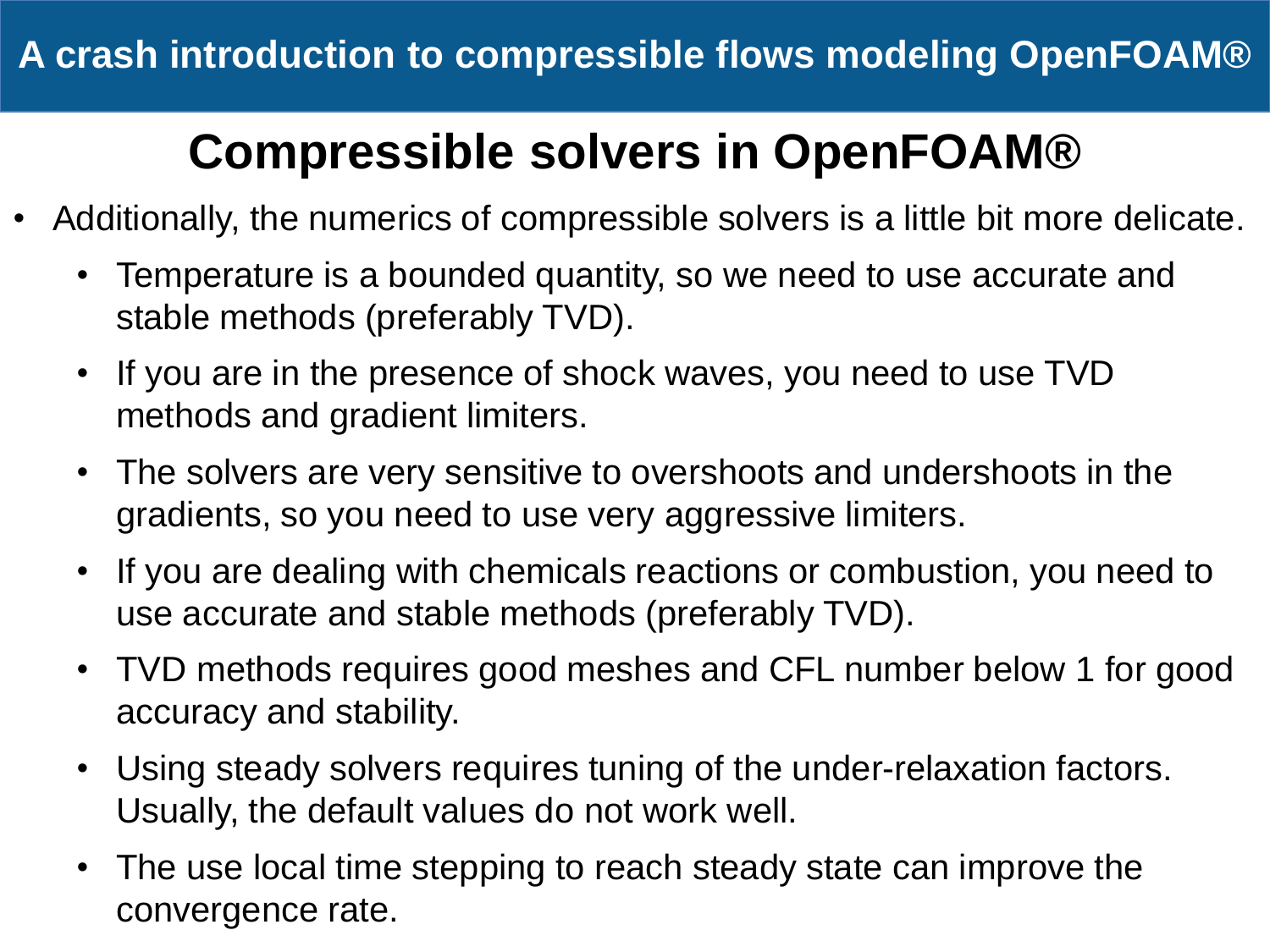- OpenFOAM® comes with many solvers and models that can address a wide physics.
- Compressibility can be introduced in all the modeling capabilities we have seen so far (turbulence modeling and multiphase flows).
- It is also possible to add source terms, deal with moving bodies or use adaptive mesh refinement.
- You will find the source code of all the compressible solvers in the directories:
	- **OpenFOAM-6/applications/solvers/compressible**
	- **OpenFOAM-6/applications/solvers/combustion**
	- **OpenFOAM-6/applications/solvers/heatTransfer**
	- **OpenFOAM-6/applications/solvers/lagrangian**
	- **OpenFOAM-6/applications/solvers/multiphases**
- You will find the source code of the thermophysical models in the directory:
	- **OpenFOAM-6/src/thermophysicalModels**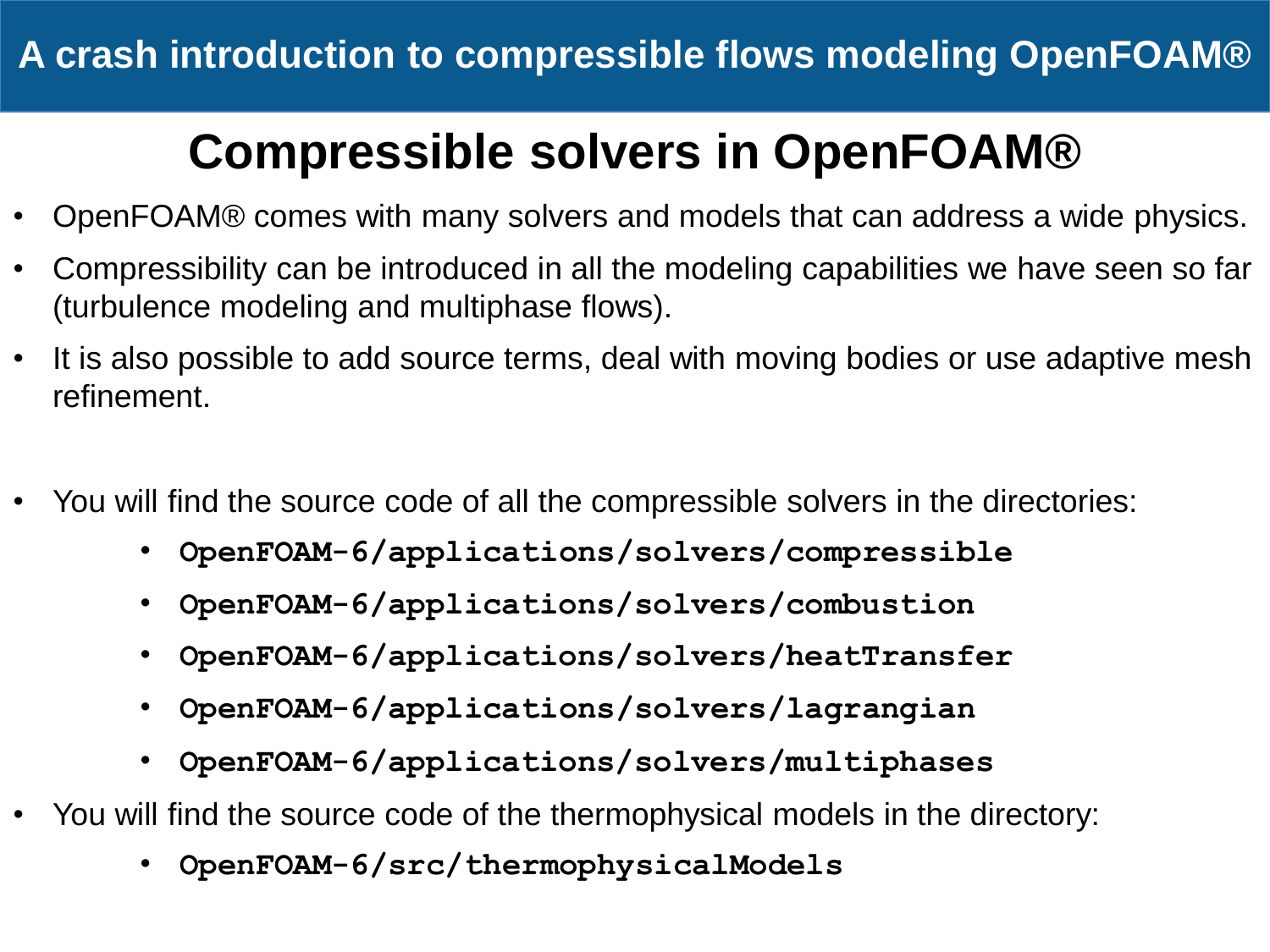- These are the compressible solvers that you will use most of the time in OpenFOAM®.
- HVAC and low speed aerodynamics:
	- rhoSimpleFoam, rhoPimpleFoam
- High speed aerodynamics:
	- sonicFoam, rhoSimpleFoam, rhoPimpleFoam
- Buoyancy driven flows (including Boussinesq approximation):
	- buoyantBoussinesqPimpleFoam buoyantBoussinesqSimpleFoam, buoyantSimpleFoam, buoyantPimpleFoam
- Conjugate heat transfer
	- chtMultiRegionFoam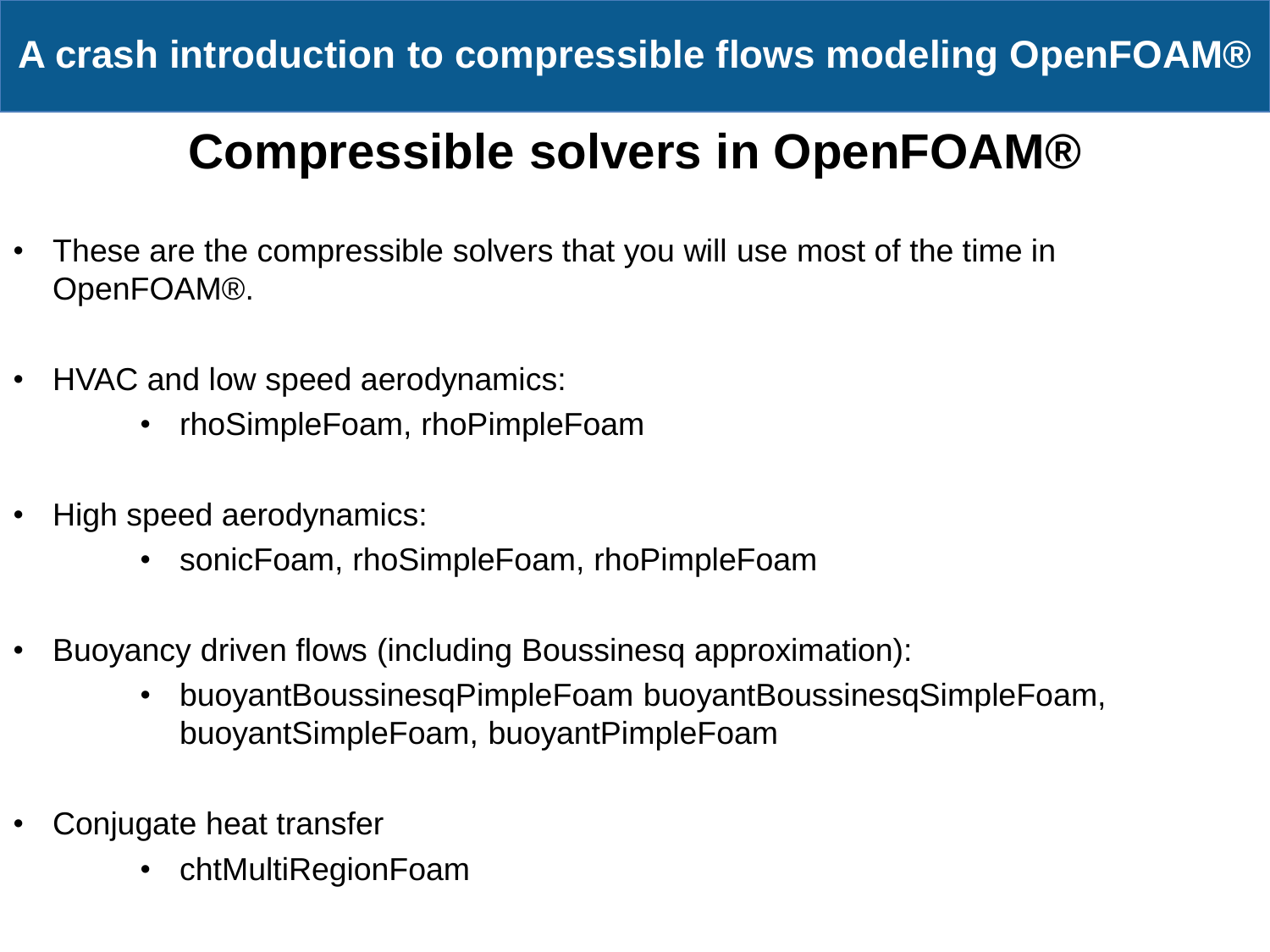```
1 thermoType
2 {
3 type hePsiThermo;
4 mixture pureMixture;
5 transport const;
6 thermo hConst;
7 equationOfState perfectGas;
8 specie specie;
9 energy sensibleEnthalpy;
10 }
11 
12 mixture
13 {
14 specie
15 {
16 nMoles 1;
17 molWeight 28.9;
18 }
19 thermodynamics
20 {
21 Cp 1005;
22 Hf 0;
23 }
24 transport
25 {
26 mu 1.84e-05;
27 Pr 0.713;
28 }
29 }
```
- The thermophysical properties are set in the dictionary *thermophysicalProperties*.
- This dictionary file is located in the directory **constant**.
- Thermophysical models are concerned with energy, heat and physical properties.
- In the sub-dictionary **thermoType** (lines 1-10), we define the thermophysical models.
- The entries in lines 3-4, are determined by the choice of the solver (they are hardwired to the solver).
- The **transport** keyword (line 5). concerns evaluating dynamic viscosity. In this case the viscosity is constant.
- The thermodynamic models (**thermo** keyword) are concerned with evaluating the specific heat Cp (line 6). In this case Cp is constant.
- The **equationOfState** keyword (line 7) concerns to the equation of state of the working fluid. In this case,

$$
o = \frac{p}{RT}
$$

• Line 8 is a fixed option (hardwired to the solver).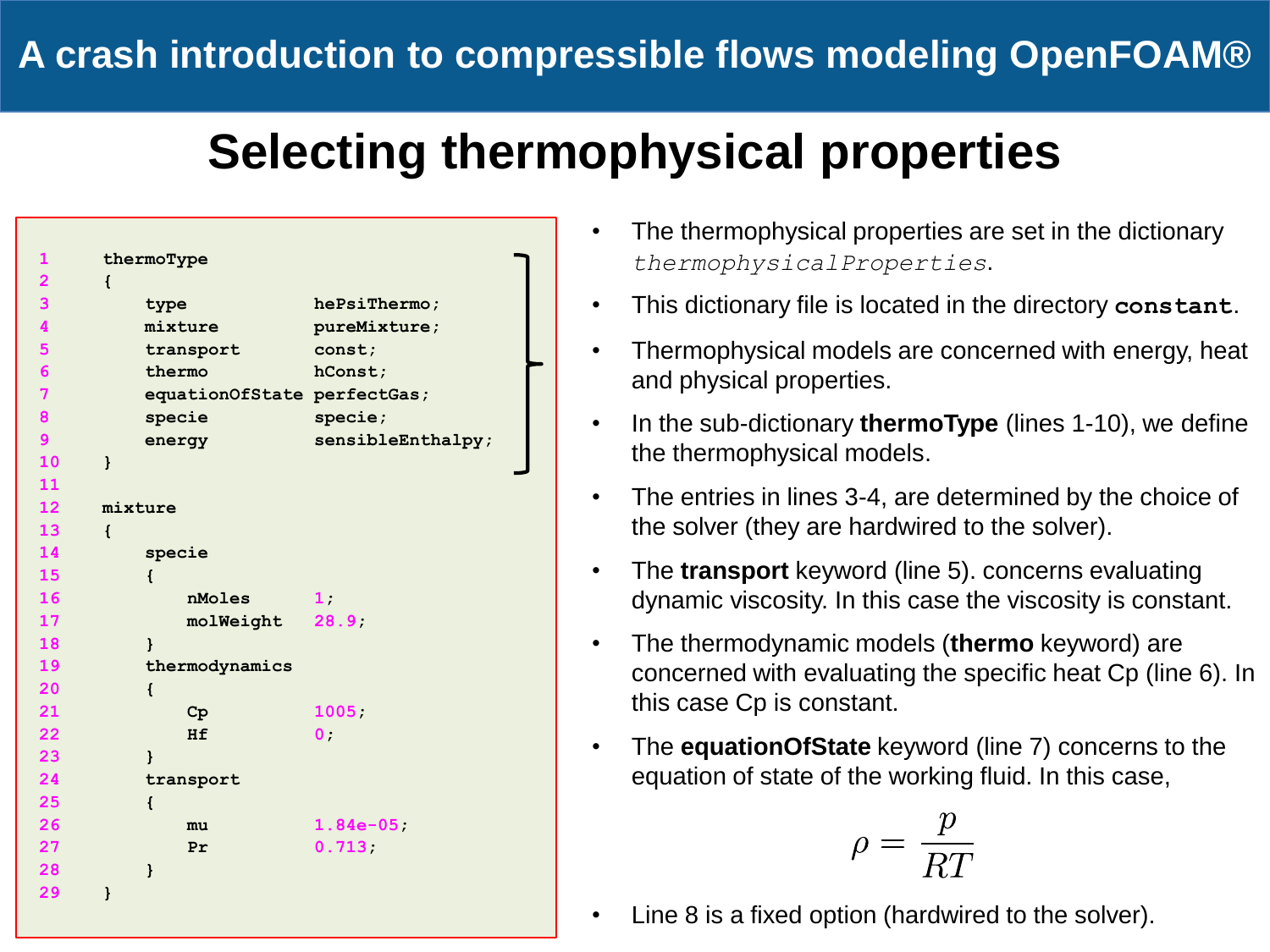```
1 thermoType
2 {
3 type hePsiThermo;
4 mixture pureMixture;
5 transport const;
6 thermo hConst;
7 equationOfState perfectGas;
8 specie specie;
9 energy sensibleEnthalpy;
10 }
11 
12 mixture
13 {
14 specie
15 {
16 nMoles 1;
17 molWeight 28.9;
18 }
19 thermodynamics
20 {
21 Cp 1005;
22 Hf 0;
23 }
24 transport
25 {
26 mu 1.84e-05;
27 Pr 0.713;
28 }
29 }
```
- The form of the energy equation to be used is specified in line 9 (**energy**).
- In this case we are using enthalpy formulation (**sensibleEnthalpy**).
- In this formulation, the following equation is solved,

$$
\frac{\partial \rho h}{\partial t} + \nabla \cdot (\rho \textbf{u} h) + \frac{\partial \rho K}{\partial t} + \nabla \cdot (\rho \textbf{u} K) - \frac{\partial p}{\partial t} = \nabla \cdot (\alpha_{eff} \nabla e) + \rho \textbf{g} \cdot \textbf{u} + S
$$

• Alternatively, we can use the **sensibleInternalEnergy**  formulation, where the following equation is solved for the internal energy,

$$
\frac{\partial \rho e}{\partial t} + \nabla \cdot (\rho \mathbf{u}e) + \frac{\partial \rho K}{\partial t} + \nabla \cdot (\rho \mathbf{u}K) + \nabla \cdot (\mathbf{u}p) = \nabla \cdot (\alpha_{eff} \nabla e) + \rho \mathbf{g} \cdot \mathbf{u} + S
$$

In the previous equations, the effective thermal diffusivity is equal to,

$$
\alpha_{eff} = \alpha_{turbulent} + \alpha_{laminar} = \frac{\rho \nu_t}{Pr_t} + \frac{\mu}{Pr} = \frac{\rho \nu_t}{Pr_t} + \frac{k}{c_p}
$$

• And  $K = |u|^2/2$  is the kinetic energy per unit mass.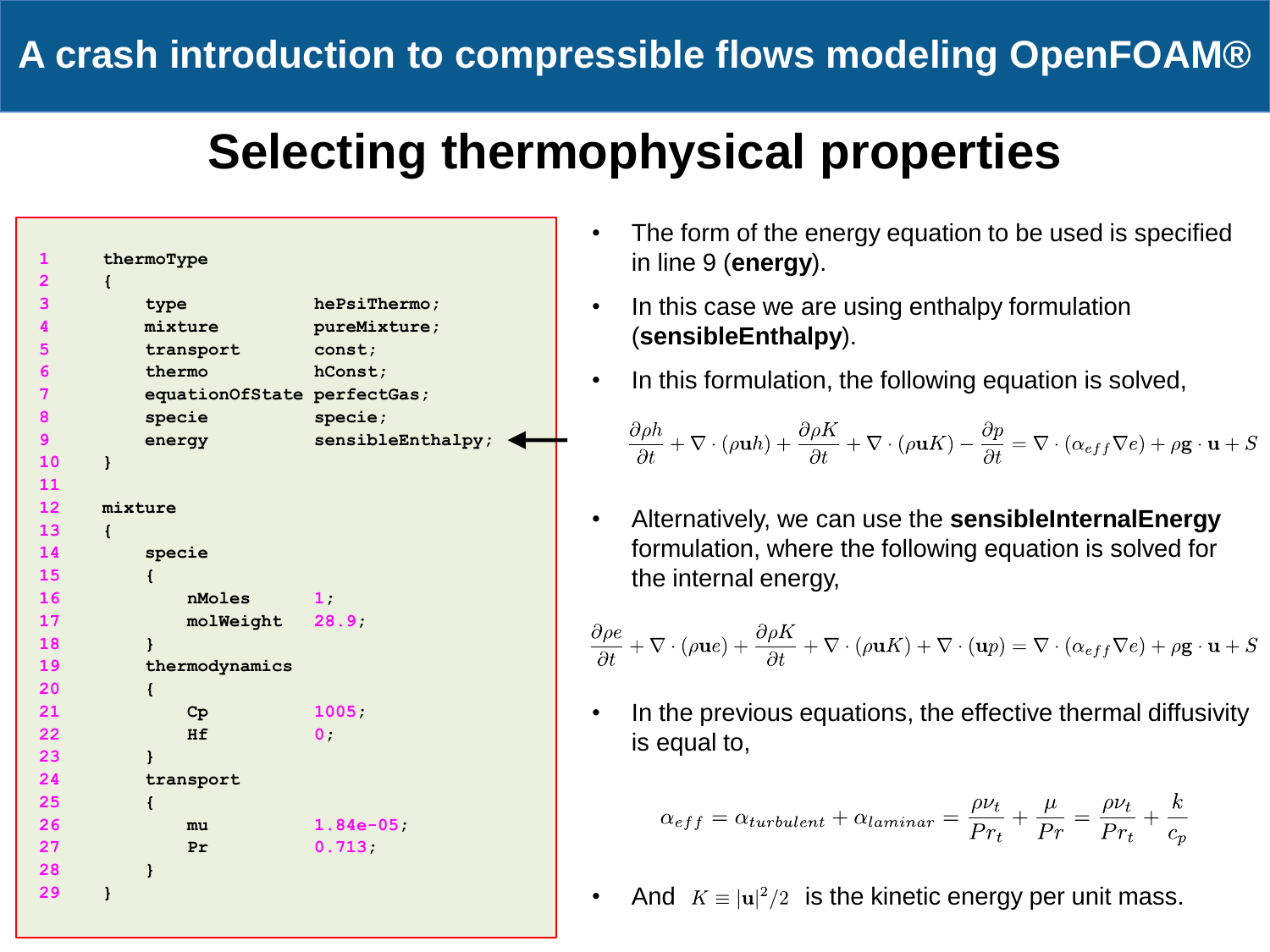| 1                       | thermoType                  |                   |
|-------------------------|-----------------------------|-------------------|
| $\overline{\mathbf{2}}$ | $\mathbf{f}$                |                   |
| 3                       | type                        | hePsiThermo;      |
| 4                       | mixture                     | pureMixture;      |
| 5                       | transport                   | const.            |
| $6\overline{6}$         | thermo                      | hConst;           |
| $\overline{7}$          | equationOfState perfectGas; |                   |
| 8                       | specie                      | species;          |
| 9                       | energy                      | sensibleEnthalpy; |
| 10                      | }                           |                   |
| 11                      |                             |                   |
| 12 <sup>7</sup>         | mixture                     |                   |
| 13 <sup>°</sup>         | $\mathbf{f}$                |                   |
| 14                      | specie                      |                   |
| 15                      | $\mathbf{f}$                |                   |
| 16                      | nMoles                      | 1:                |
| 17                      | molWeight                   | 28.9 <sub>1</sub> |
| 18                      | $\mathbf{r}$                |                   |
| 19                      | thermodynamics              |                   |
| 20                      | $\mathfrak{f}$              |                   |
| 21                      | $C_{\mathbf{P}}$            | 1005:             |
| 22                      | Hf                          | 0;                |
| 23                      | $\mathbf{R}$                |                   |
| 24                      | transport                   |                   |
| 25                      | $\mathbf{f}$                |                   |
| 26                      | mu                          | $1.84e-05$        |
| 27                      | Pr                          | $0.713 -$         |
| 28                      | $\mathbf{1}$                |                   |
| 29                      | ł                           |                   |
|                         |                             |                   |

- When we use the sensible formulation (**sensibleEnthalpy** or **sensibleInternalEnergy**), the heat of formation is not included in the energy equation.
- In the sub-dictionary **mixture** (lines 12-29), we define the thermophysical properties of the working fluid.
- In line 17, we define the molecular weight.
- In line 21, we define the specific heat.
- The heat of formation is defined is line 22 (not used in the sensible formulation).
- In this case, we are defining the properties for air at 20° Celsius and at a sea level.
- As we are using the transport model **const** (line 5), we need to define the dynamic viscosity and Prandtl number (lines 26 and 27).
- If you set the viscosity to zero, you solve the Euler equations.
- Remember, transport modeling (line 5), concerns evaluating dynamic viscosity, thermal conductivity and thermal diffusivity.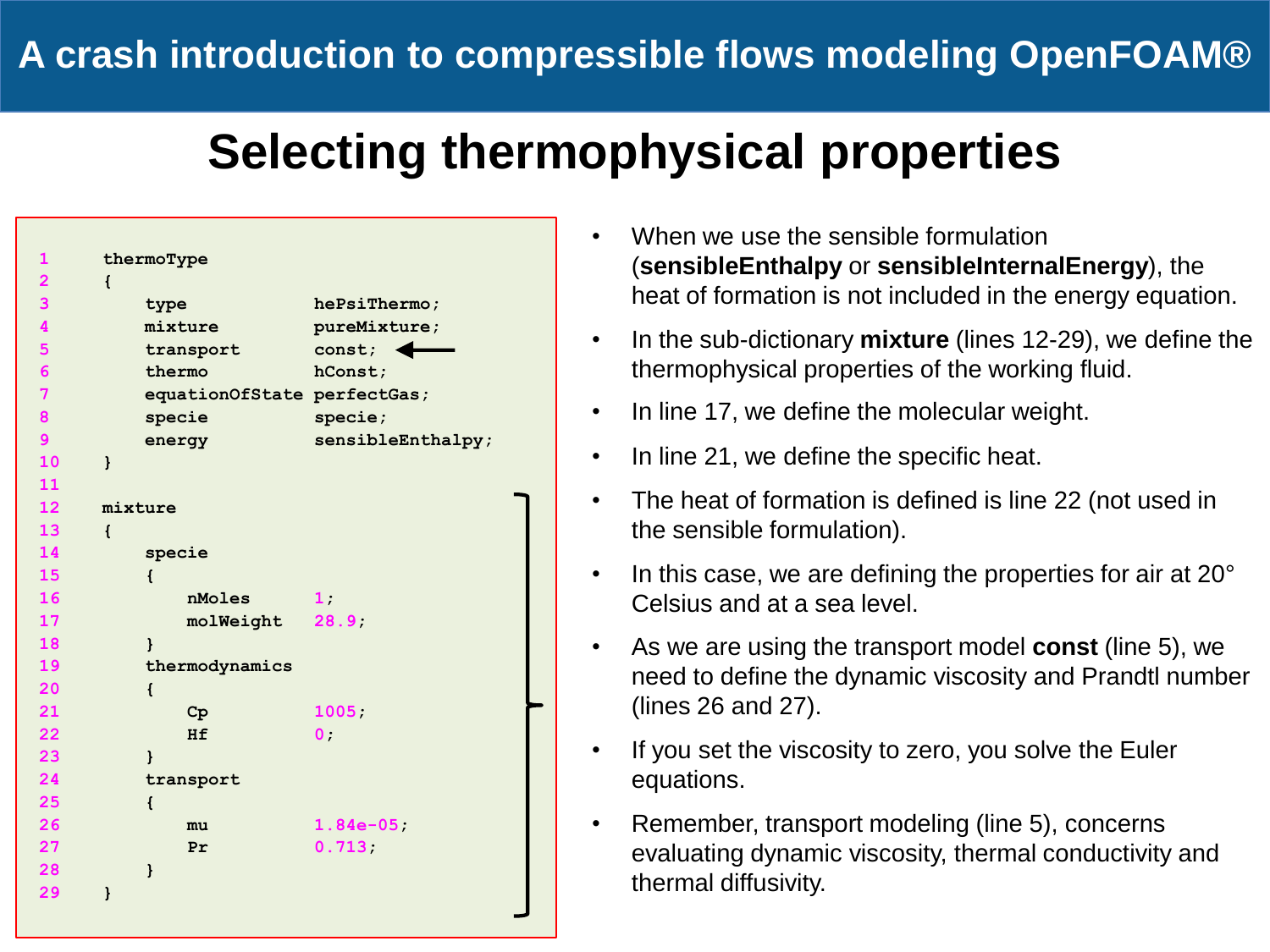| 1                       | thermoType                  |                   |
|-------------------------|-----------------------------|-------------------|
| $\overline{\mathbf{2}}$ | $\mathbf{f}$                |                   |
| 3                       | type                        | hePsiThermo;      |
| $\overline{\mathbf{4}}$ | mixture                     | pureMixture;      |
| 5                       | transport                   | sutherland;       |
| $6\phantom{a}$          | thermo                      | hConst;           |
| $\overline{7}$          | equationOfState perfectGas; |                   |
| 8                       | specie                      | species;          |
| 9                       |                             | sensibleEnthalpy; |
| 10                      | energy<br>$\mathbf{r}$      |                   |
| 11                      |                             |                   |
| 12 <sup>7</sup>         | mixture                     |                   |
| 13 <sup>°</sup>         | $\mathbf{f}$                |                   |
| 14                      |                             |                   |
| 15                      | specie                      |                   |
| 16                      | $\mathbf{f}$<br>nMoles      |                   |
|                         |                             | 1:                |
| 17                      | molWeight                   | 28.9              |
| 18                      | $\mathbf{r}$                |                   |
| 19                      | thermodynamics              |                   |
| 20                      | $\mathbf{f}$                |                   |
| 21                      | $C_{\mathbf{P}}$            | 1005              |
| 22                      | Hf                          | 0:                |
| 23                      | ł                           |                   |
| 24                      | transport                   |                   |
| 25                      | $\mathbf{f}$                |                   |
| 26                      | As                          | $1.4792e-06;$     |
| 27                      | <b>Ts</b>                   | 116;              |
| 28                      | $\mathbf{I}$                |                   |
| 29                      | ł                           |                   |
|                         |                             |                   |

- When we use the sensible formulation (**sensibleEnthalpy** or **sensibleInternalEnergy**), the heat of formation is not included in the energy equation.
- If you want to include the heat of formation, you must use the **absoluteEnthalpy** formulation (line 6).
- If you use the transport model **sutherland** (line 5), you will need to define the coefficients of the Sutherland model.
- The Sutherland model is defined as follows (OpenFOAM**®** uses the 2 coefficients formulation):

$$
\mu=\frac{A_s\sqrt{T}}{1+T_s/T}
$$

- The Sutherland coefficients are defined in lines 26-27.
- **Remember, you can use the banana method to know all the options available.**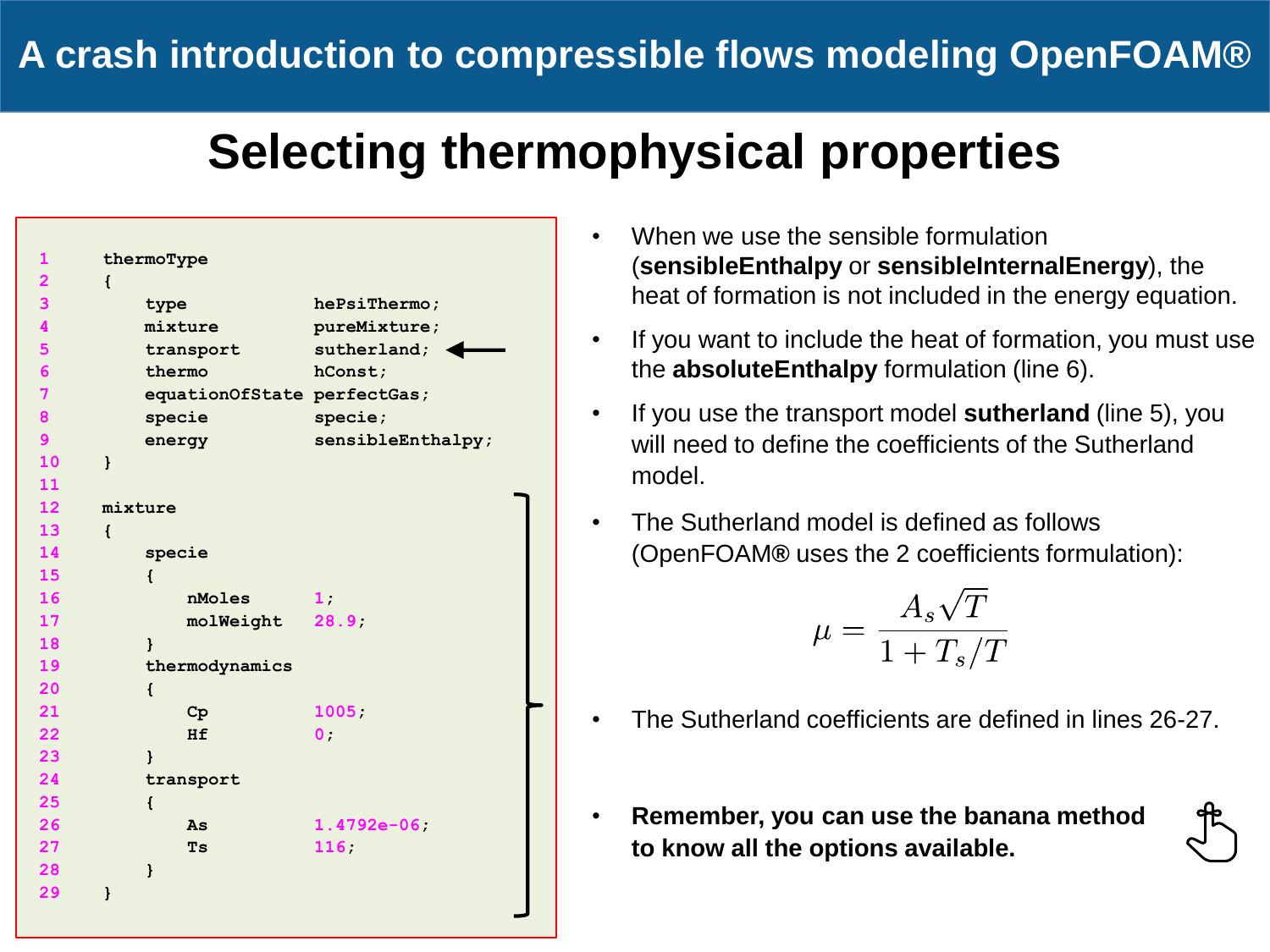# **Adjusting the numerical method**

• If you choose the **sensibleEnthalpy** formulation, you need to define the convective discretization schemes and linear solvers of the energy equation (enthalpy formulation).



- Remember, temperature is a bounded quantity so you need to use non-oscillatory methods.
- For low speed flows, the kinetic energy **K** and the enthalpy **h** can be discretized using the linear method. For high speed flows, is better to use bounded methods.
- Remember to use gradient limiters.
- If you are using a steady solver, remember to set the under-relaxation factors for **h** and **rho**.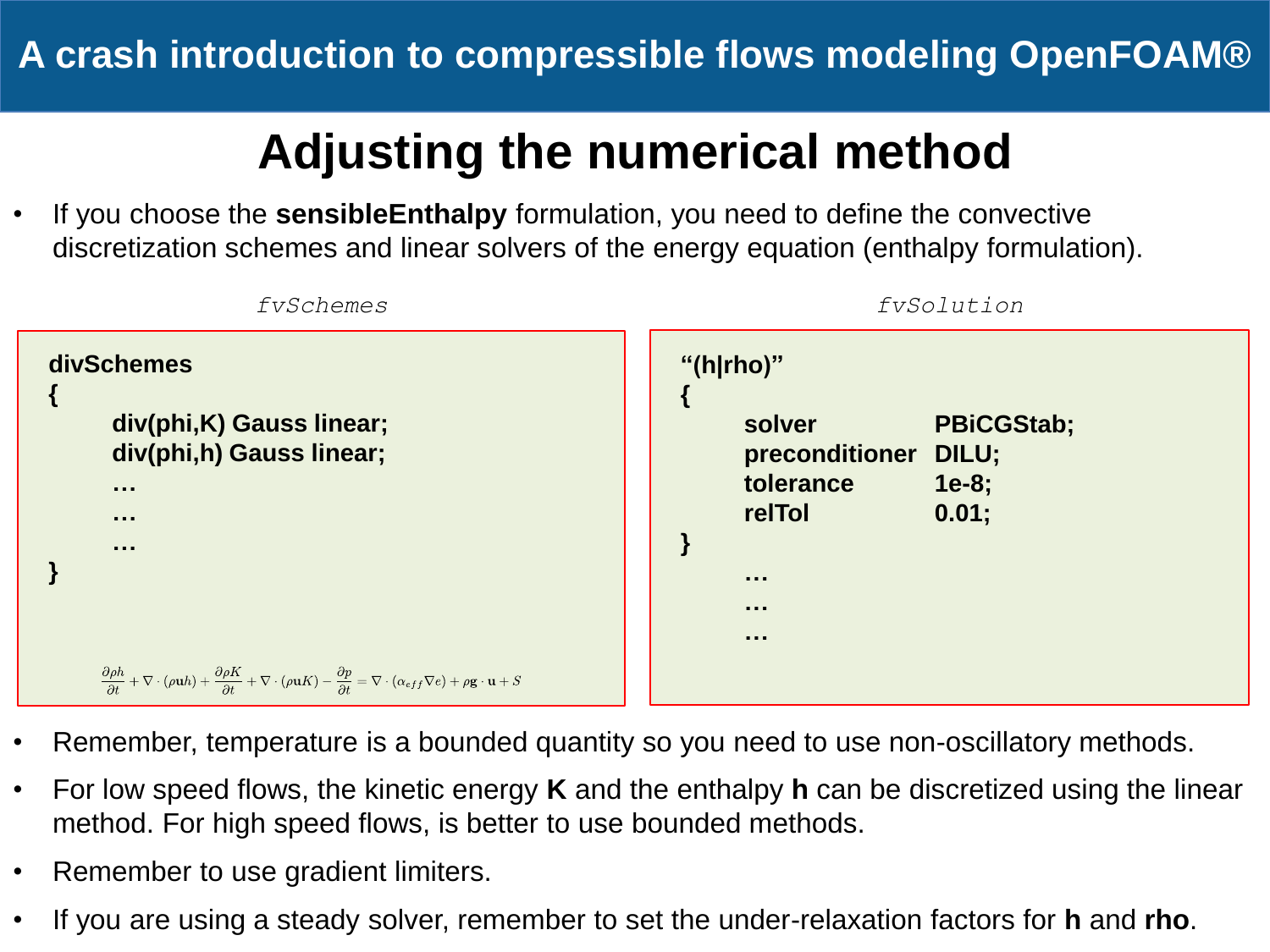# **Adjusting the numerical method**

• If you choose the **sensibleInternalEnergy** formulation, you need to define the convective discretization schemes and linear solvers of the energy equation (internal energy formulation).



- Remember, temperature is a bounded quantity so you need to use non-oscillatory methods.
- For low speed flows, the kinetic energy **K** and the internal energy **e** can be discretized using the linear method. For high speed flows, is better to use bounded methods.
- Remember to use gradient limiters.
- If you are using a steady solver, remember to set the under-relaxation factors for **e** and **rho**.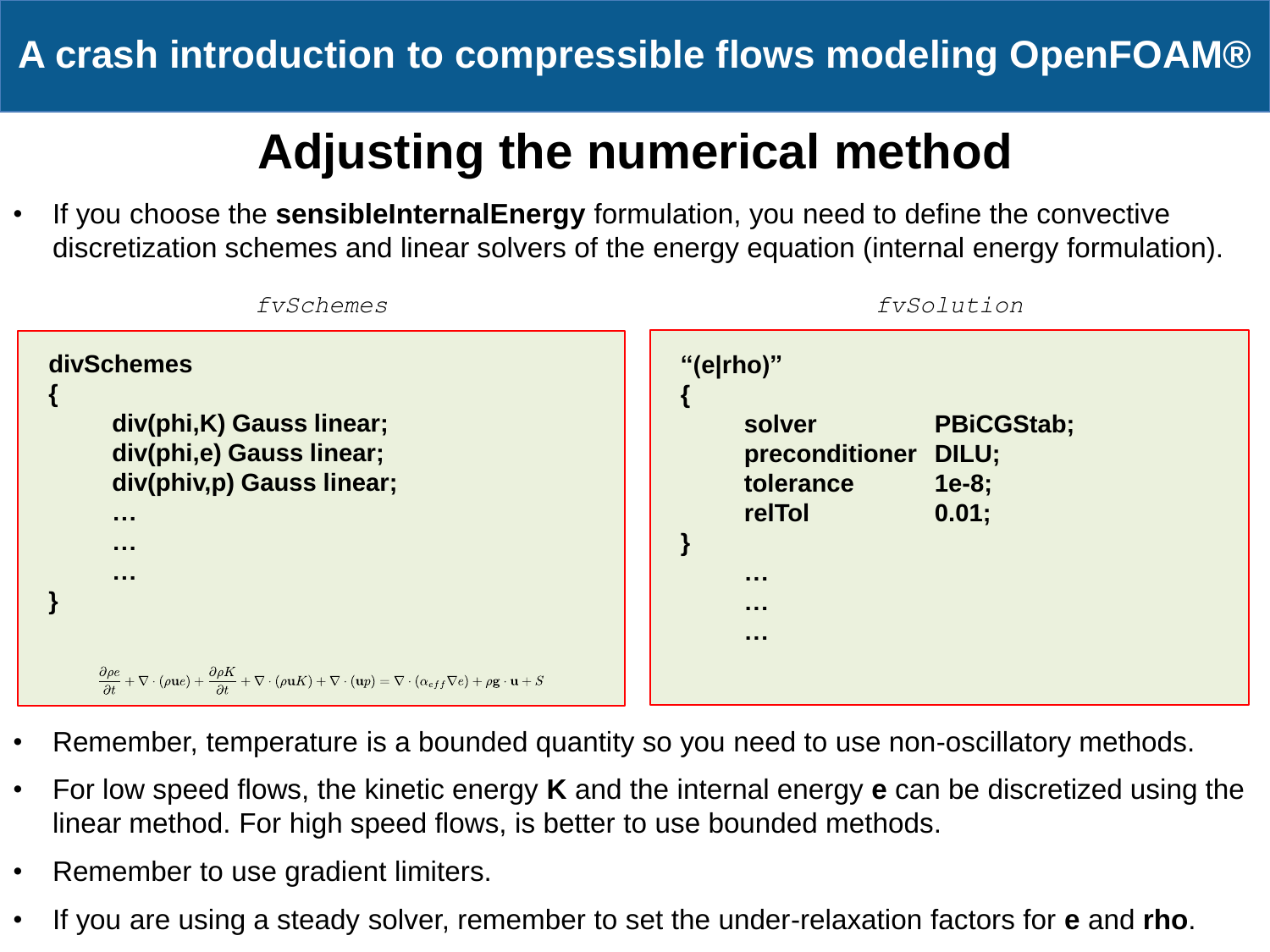#### **Transport properties – Boussinesq solvers**



- If you use the family of solvers that uses the Boussinesq approximation, you do not need to define the thermodynamical properties.
- Instead, you need to define the transport properties (as for incompressible flows) and a reference temperature.
- You will need to define the following fluid properties: laminar viscosity, thermal expansion coefficient, laminar Prandtl number, and turbulent Prandtl number.
- The following solvers use the Boussinesq approximation:
	- buoyantBoussinesqPimpleFoam
	- buoyantBoussinesqSimpleFoam.
- Remember, the Boussinesq approximation is a way to solve natural convection problems, without having to solve the compressible NSE.
- It assumes that variations in density have no effect on the flow field, except when they give rise to buoyancy forces.
- This approximation is accurate when density variations are small.